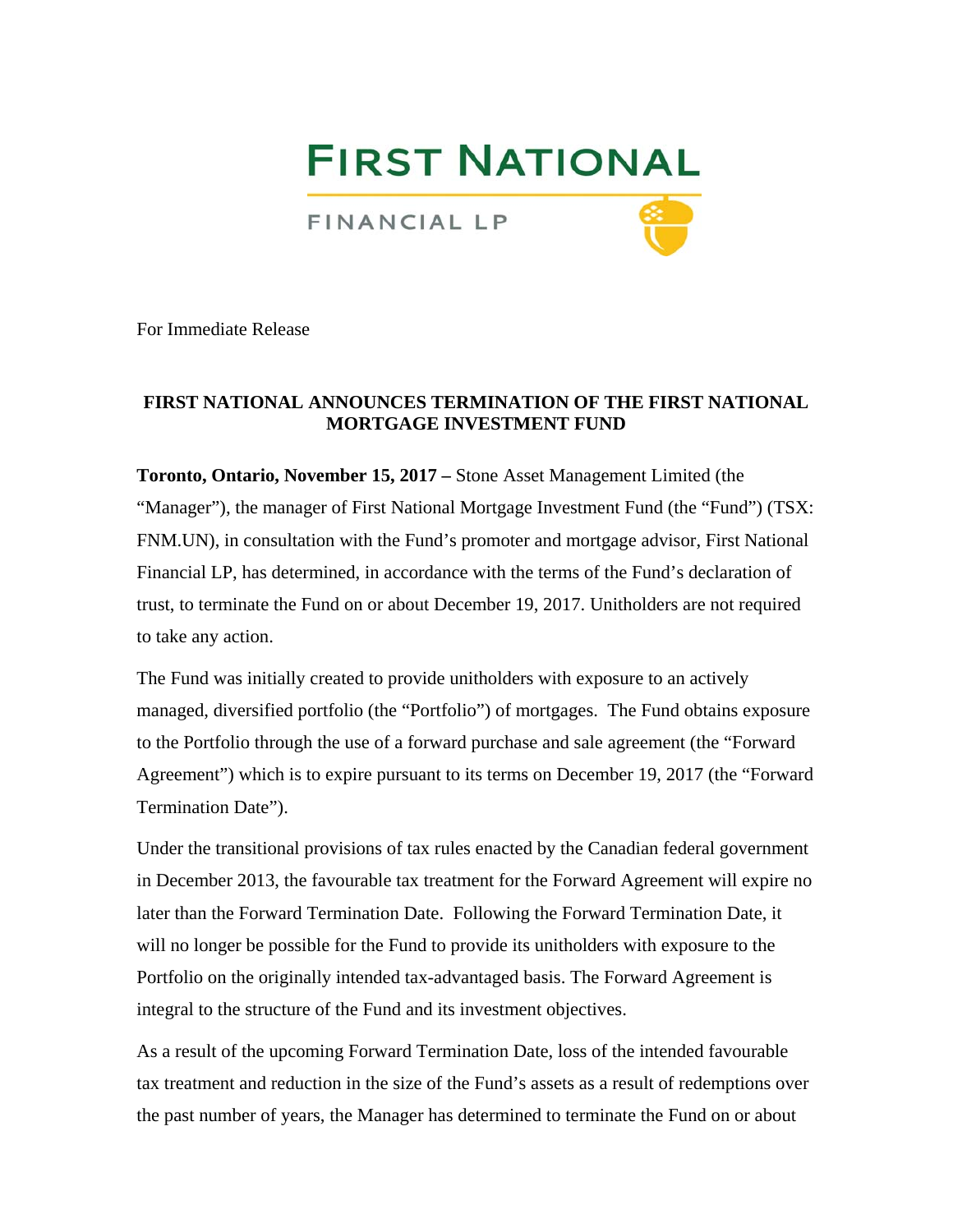the Forward Termination Date. Pursuant to the terms of the Fund's declaration of trust, the Manager, as trustee of the Fund, has the right to terminate the Fund without unitholder approval in circumstances in which continued operation is no longer economically practical.

As part of the termination, First National Financial LP has agreed in principle to purchase the portfolio of mortgages held by FN Mortgage Investment Trust (the "Trust") prior to the Forward Termination Date at fair market value, allowing the Trust to liquidate the Portfolio and to allow the Fund to distribute cash to the unitholders of the Fund on its termination. The Fund`s independent review committee assessed the transactions and provided a recommendation that, in the committee's opinion after reasonable inquiry, the proposed transactions achieve a fair and reasonable result for the Trust , the Fund and its unitholders.

## **Unitholder Distributions**

Prior to the termination of the Fund, the Fund will pay to its unitholders a special distribution in an amount necessary to eliminate the Fund's liability for non-refundable income tax under Part I of the *Income Tax Act* (Canada), if any. The distribution will be paid in units which will be automatically consolidated immediately after the distribution. Thereafter, after paying, or providing for, all liabilities and obligations of the Fund, all Fund property, being cash, will be distributed to the unitholders of the Fund on a pro rata basis. Following such distribution, the Fund will terminate.

The Fund intends to distribute one final monthly cash distribution in the amount of \$.05 per unit on or about December 15 to unitholders of record November 30, 2017 for the period from November 1 to November 30.

The Manager will apply to delist the units of the Fund from the Toronto Stock Exchange. It is expected that the units will be delisted at the close of trading on or about December 15, 2017.

Following the settlement of the Forward Agreement, the Manager will also terminate FN Mortgage Investment Trust.